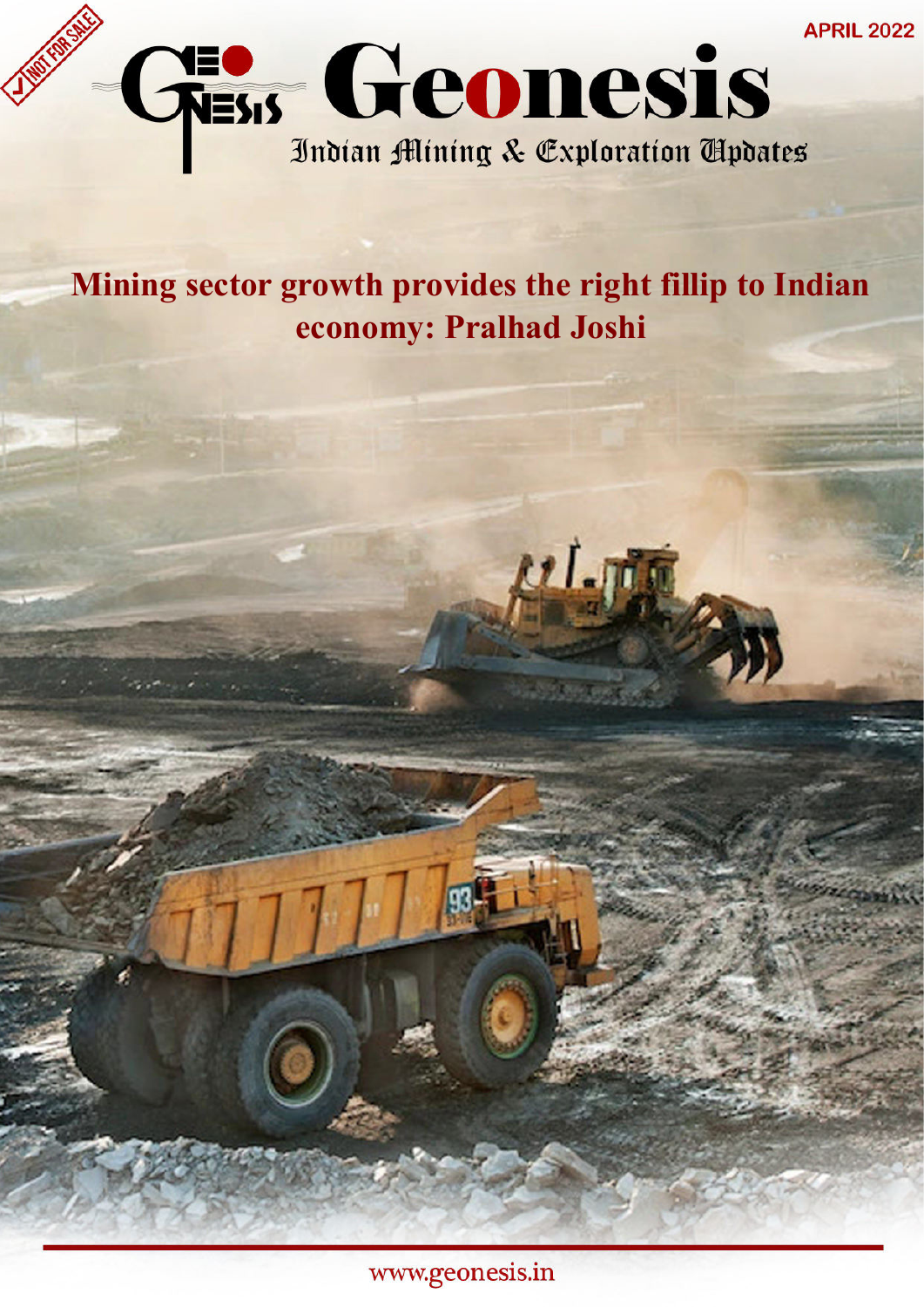### **Mining sector growth provides the right fillip to Indian economy: Pralhad Joshi**

Union of Minister of Coal, Mines and Parliamentary Affairs Pralhad Joshi said that India's total geographical area under mining has increased substantially during the last few years and the sector is providing employment opportunities to 12 million people across the country, both directly and indirectly.

Addressing the 36th International Geological Congress inaugural session virtually, Minister Joshi stated that the pace of mineral exploration has increased manifold under the present Government. Highlighting the recent reforms undertaken in the Mining Sector that provided the right fillip to the Indian economy, Joshi praised the noteworthy strides made by the Geological Survey of India (GSI) in making use of the latest technologies for scaling greater heights in excellence.

Touching upon the importance of the 36th International Geological Congress, the Minister said that the three-day event, hosted by India after 58 years, will provide the right platform for geoscientists from across the globe to formulate more effective tools in the field of sustainable development.

Minister of State for Coal, Mines and Railways Raosaheb Patil Danve, Minster of State for Communications Shri Devusinh Chauhan and Minister of State (Independent Charge) Science & Technology; Minister of State (Independent Charge) Earth Sciences; MoS PMO, Personnel, Public Grievances, Pensions,

Atomic Energy and Space Dr Jitendra Singh also addressed the event virtually. The other eminent persons who graced the function include Secretary, Ministry of Mines, Dr.Alok Tondon, Secretary, Ministry of Earth Sciences Dr. M



Ravichandran, DG: GSI Shri Rajendra Singh Garkhal among others.

The 36th International Geological Congress is based on the theme "Geosciences: The Basic Science for a Sustainable Future". IGC is a joint endeavour of the Ministry of Mines, Ministry of Earth Sciences, Indian National Science Academy and the Science Academies of Bangladesh, Nepal and Sri Lanka. Described as the Olympics of Geosciences, the IGCs are held quadrennial, under the aegis of the International Union of Geological Congress (IUGS), the Scientific Sponsor of the IGCs. The three-day event will witness the participation of 5000 – 7000 delegates from all over the world.

The event would provide a unique platform for knowledge and experience sharing in the field of geosciences and professional networking. It

would give first-hand information on the latest technologies in mining, mineral exploration and management of water, mineral resource and the environment. On the inaugural day of the IGC, commemorative Postage Stamps, First Day Cover and multi-colour coffee table books on Geo tourism hotspots were released

India, leading its regional partners had bid in the 34th International Geological Congress at Brisbane in 2012 to host the 36th IGC in India in the year 2020. The present Congress, originally scheduled to be held during 2-8 March 2020 was postponed due to Covid Pandemic. 58 years ago India had hosted the 22nd session of the IGC which was the first IGC on Asian soil.

**Source: India Infoline News Service**

### **Ensure greater transparency in mineral concession auction: Parliament panel**

A parliamentary panel has suggested that greater transparency should be ensured in the auction of mineral concessions with preembedded clearances to give a fillip to the auction process

A parliamentary panel has suggested that greater transparency should be ensured in the auction of mineral concessions with pre-embedded clearances to give a fillip to the auction process and to achieve optimal utilisation of India's mineral resources for rapid industrial growth

and socio-economic development of the country.

The Standing Committee on Coal, Mines and Steel in its report tabled in Parliament appreciated the efforts of the government to ensure the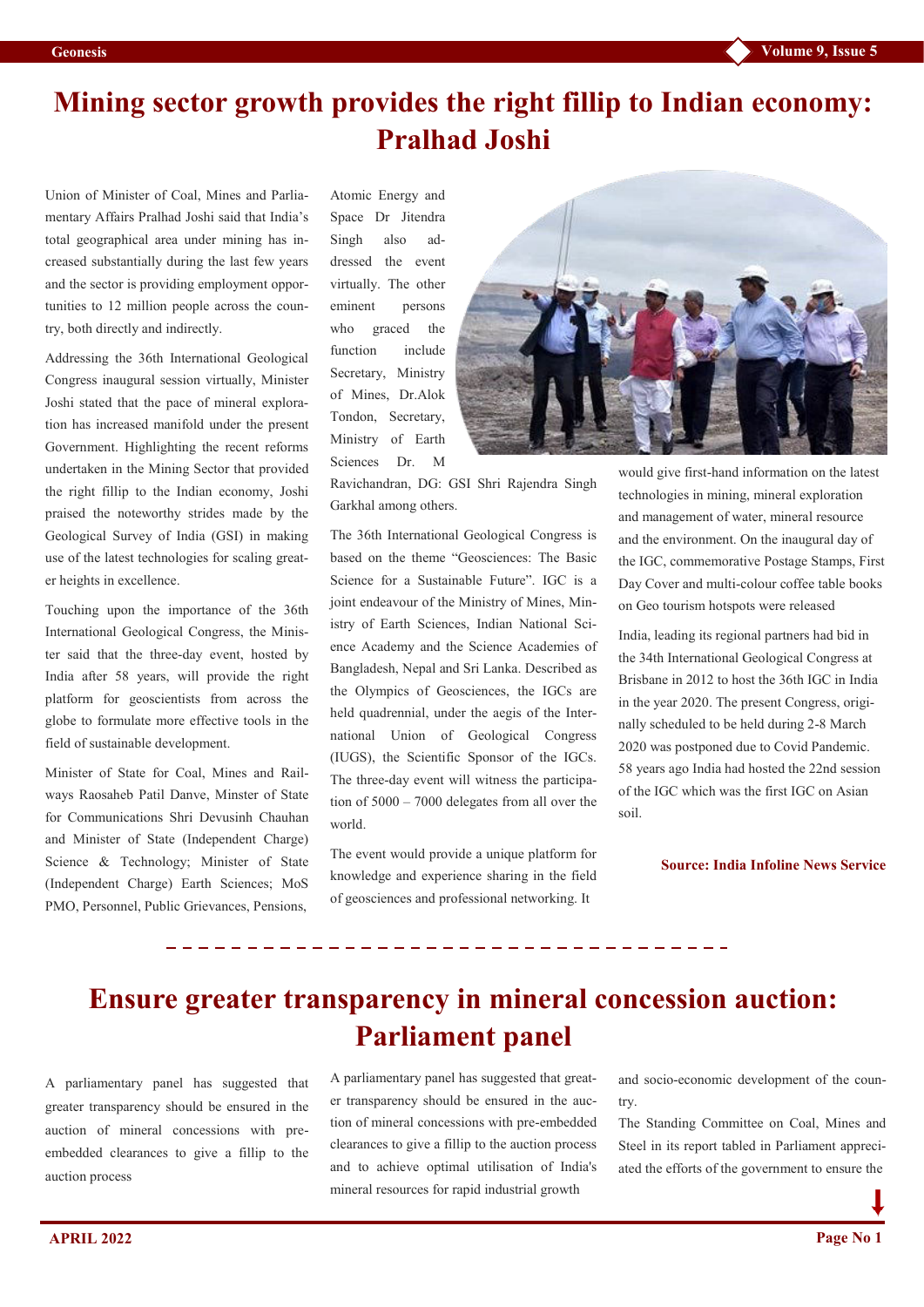contribution of the mineral sector in achieving the national policy goals.

"...the committee recommend that greater transparency should be ensured in the auction of mineral concessions with pre-embedded clearances to give a fillip to auction process," the report said.

The committee also noted that India is well endowed with natural resources, particularly minerals which serve as raw material for many industries, paving a path for rapid industrial, infrastructural and economic development.

Minerals being valuable natural resources, constitute the vital raw materials for many basic industries.

The wide availability of minerals provides a base for the growth and development of the mining sector in India, which is an important segment of the Indian economy, it said.

India, it said, produces as many as 95 minerals, which includes four fuels, 10 metallic, 23 non-metallic, 3 atomic and 55 minor minerals (including building and other minerals).

"The government has introduced important reforms to open up the mineral sector to ensure its contribution in achieving the national policy goals like introduction of Right of First Refusal for RP/PL holders, encouraging the private sector to take up exploration; transfer of mining leases and creation of dedicated

mineral corridors to boost private sector mining areas proposes to make efforts to harmonise taxes, levies and royalty with world benchmarks to help private sector, etc," the report said.

Major reforms included the enactment of the Mines and Mineral (Development & Regulations) (Amendment) Act, 2021 which made the process of allocation of mineral concessions completely transparent by introducing public auctions with active participation of the state governments.

**Source: Busniess Standard**

## **Minister for Mines Pralhad Joshi urges GSI to reduce time frame in submitting mineral exploration reports**

ious institution is expected to contribute to the recent efforts of the Ministry of Mines to attain self-sufficiency in mineral resources. He said that efforts of GSI and the private sector can con-

towards this.

The Minister point-



Minister for Mines Pralhad Joshi has urged the Geological Survey of India GSI to reduce the time taken in completing field survey and submission of reports on potential mineral resource deposits in the country. The Minister asked GSI to complete survey and preparation of report in an year's time using latest technologies.

Addressing the 61st meeting of Central Geological Programming Board CGPB in New Delhi yesterday, Mr Joshi said that GSI having a legacy of 175 years of existence as a prestiged out that India is having vast deposits of minerals, however, it is importing different types of minerals in big quantities and this is true in the case of fertilizers also. Mr Joshi called upon the scientists of GSI to analyse global trends in preparing potential mineral deposit reports. Stressing upon the importance of latest technology in mining exploration, He promised all kinds of assistance to GSI from the Ministry of Mines.

On the occasion, the Minister handed over seven resource-bearing geological reports G2

and G3 stage of commodities like copper, bauxite, potash, limestone and iron and manganese to the representatives of the state DGMs of Odisha, Chhattisgarh and Rajasthan. Potential G4 mineral blocks, for auction as Composite License have been handed over to the representatives of 11 states of Andhra Pradesh, Chhattisgarh, Gujarat, Jharkhand, Karnataka, Madhya Pradesh, Maharashtra, Odisha, Tamil Nadu, Telangana and Rajasthan. These potential blocks consist of mineral commodities like base metal, bauxite, phosphorite, gypsum, limestone, graphite, gold, nickel, chromium, iron, manganese, PGE and diamond. A few publications and a video on Marine Mineral Exploration by GSI were also released during the meeting.

Earlier, addressing the meeting during the concluding session Mines Secretary Alok Tondon said that a number of new projects are being taken up by GSI based on the request from state Governments. He said that India is at par with any other rich nation as far as mineral resources are concerned.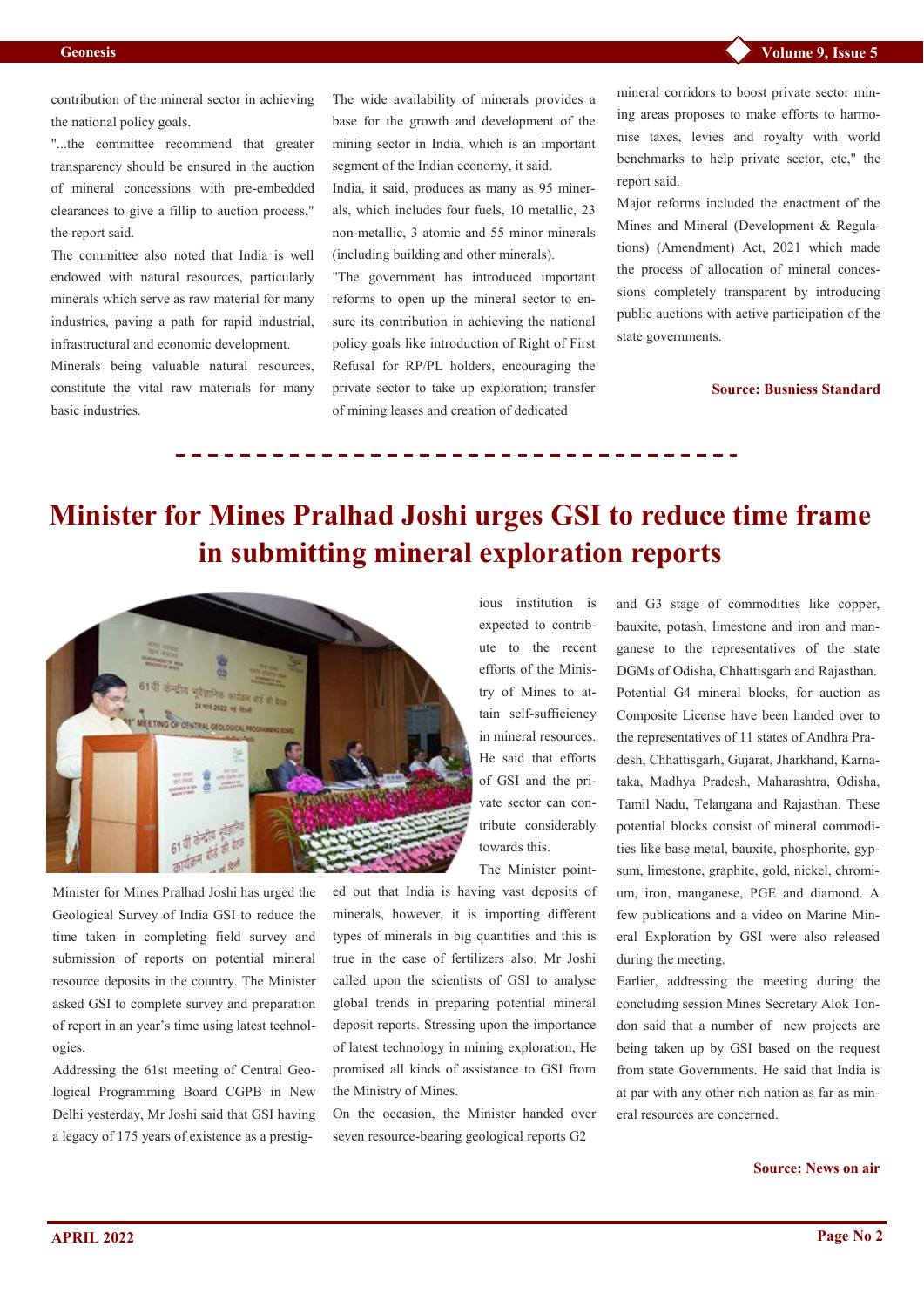#### **India to invest in exploring lithium, cobalt mines in Australia**



India has committed to jointly invest \$6 million with the Australian government to explore lithium and cobalt mines in Australia over the next six months, in a bid to firm up supplies of key minerals needed to further its electric vehicle plans.

India's KABIL, a mining joint venture between state-run firms National Aluminium

Co [\(NALU.NS\),](https://www.reuters.com/companies/NALU.NS) Hindustan Copper Ltd [\(HCPR.NS\)](https://www.reuters.com/companies/HCPR.NS) and Mineral Exploration Corp Ltd, has signed a preliminary agreement with Australia's

Critical Minerals Facilitation Office (CMFO), the Indian government said on Tuesday.

The move comes at a time when India is offering \$2.4 billion of incentives for companies to build battery cells locally for electric vehicles.

Lithium, whose price has surged in the recent days, is a key raw material used to make electric vehicle batteries.

CMFO and KABIL will carry out "joint due diligence of select greenfield and brownfield projects to identify Lithium and Cobalt mineral assets for final joint investment decisions and acquisition," the Indian government said in a statement.

The agreement also provides for inclusion of any other Indian state-run firm as an investment partner, and envisages the due diligence process will be completed and further investment decisions taken over the next six months.

India has also shortlisted Latin American countries such as Argentina, Bolivia, Chile for exploring mines of strategic minerals abroad, the statement said.

**By [Sudarshan Varadhan](https://www.reuters.com/authors/sudarshan-varadhan/)**

# **Govt opens up mining of new set of minerals to reduce imports**

The government on Wednesday opened up mining of new groups of minerals as part of its strategy to boost domestic production and push import substitution.

The Union cabinet approved the proposal of the ministry of mines for amending the Second Schedule of the Mines and Minerals (Development and Regulation) Act, 1957 (MMDR) to specify the rate of royalty for Glauconite, Potash, Emerald, Platinum Group of Metals (PGM), Andalusite, Sillimanite and Molybdenum.

Glauconite and Potash are used as fertilizer in agriculture. Platinum group of metals and Andalusite and Molybdenum are high-value minerals used across industries.

This approval will allow auction of these mineral blocks, thereby reducing imports and generating opportunities in mining and manufacturing sectors, a government statement on the

cabinet decision said.

The rate of royalty for Andalusite, Sillimanite and Kyanite, which are mineral polymorphs, have been kept at the same level.

The approval will lead to import substitution in respect of many important minerals, thereby saving valuable forex reserves. It will also reduce country's foreign dependency through local production of minerals, the statement said.

The approval would ensure auction of mineral blocks in respect of Glauconite, Potash, Emerald, Platinum Group of metals, Andalusite and Molybdenum for the first time in the country.

The MMDR Act was amended in 2015 to usher in a new regime of granting mineral concessions through auction to ensure transparency and non-discrimination in allocation of mineral wealth of the country.

The auction regime has matured since then. To give further impetus to the mineral sector, the Act was further amended in 2021.

The government has given a major boost to the auction of mineral blocks, increasing production, improving ease of doing business in the country and increasing contribution of mineral production to gross domestic product (GDP).

The ministry of mines has also taken steps to increase exploration of minerals, which has led to the availability of more blocks for auction.

Exploration activities have increased not only for traditional minerals such as iron ore, bauxite, limestone but also for deepseated minerals, fertilizer minerals, critical minerals and minerals which are imported.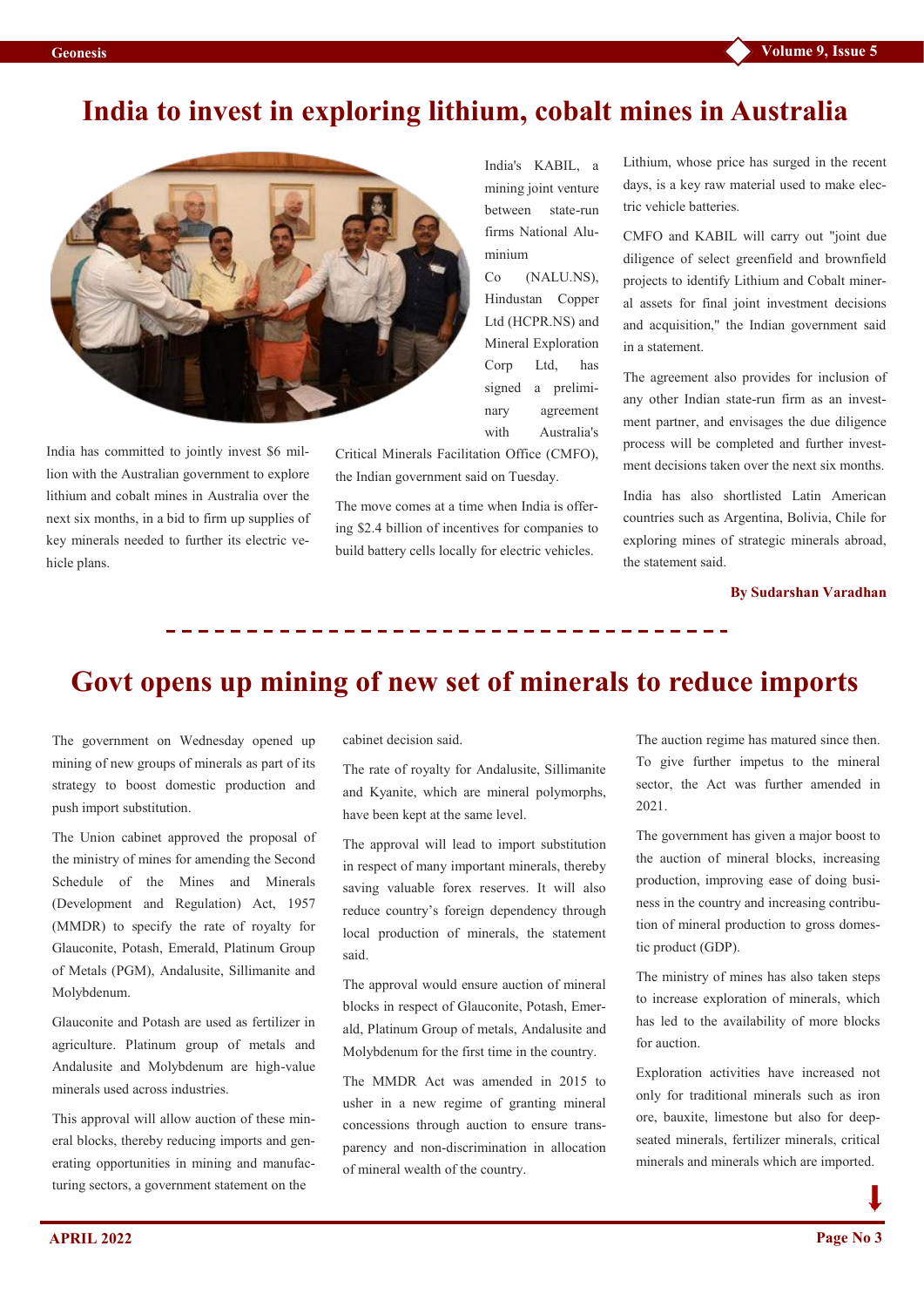In the last 4-5 years, central agencies such as the Geological Survey of India and Mineral Exploration Corporation Ltd have carried out exploration and handed the reports to the states.

India is currently dependent on imports of Glauconite/ Potash, Emerald, Platinum Group of Metals (PGM), Andalusite and Molybdenum. As a step towards self-sufficiency, states have identified such mineral blocks for auction.

However, the rate of royalty for these minerals were not separately provided and was not

appropriate for giving impetus to mining of these minerals.

Accordingly, the ministry proposed reasonable rates of royalty in order to encourage better participation in auction, which has been approved by the Union cabinet.

These rates have been fixed after extensive consultations with the states and the various ministries/departments of the central government, the statement said, adding that the ministry of mines will also provide methodology for calculation of average sale price (ASP) of these minerals required for enabling auction of

these mineral blocks.

With the active cooperation of states, more than 145 mineral blocks have been successfully auctioned in the country.

With further impetus given by the reforms made in 2021, more than 146 blocks have been put up for sale in fiscal 2022. Of these, 34 have been successfully auctioned.

Specification of royalty and ASP for the new set of minerals would increase the number of blocks for auction.

#### **Source: Live Mint**

#### **New tech makes eco-mining a reality for Rare Earths**

They're the driving force behind electric vehicles and crucial to the manufacture of many high-tech products, but while rare earth ele[ments](https://www.ga.gov.au/scientific-topics/minerals/mineral-resources-and-advice/australian-resource-reviews/rare-earth-elements) are highly valued across many sectors, they're extremely hazardous to extract, posing significant issues for the environment.

Now, new research from the University of [South Australia](https://www.unisa.edu.au/) could transform the way rare earth elements and other vital battery metals are recovered from the earth, enabling safer extraction with fewer environmental impacts.

[Dr Richmond Asamoah](https://people.unisa.edu.au/Richmond.Asamoah) from UniSA's Future [Industry Institute](https://fii.unisa.edu.au/) is developing new ways to safely extract critical minerals from downstream ore processing, tailings reprocessing, and wastewater treatments. He is also developing mechanisms to safely recycle spent products from scrap batteries and magnets.

"Rare earth minerals and battery metals are vital for the economic wellbeing of the world's major and emerging economies, yet, their supply is not reliable because of geological scarcity, geopolitical issues, and trade policy," Dr Asamoah says.

"Accumulated mining wastes are becoming an increasingly valuable source of metals and energy, but because there's a lack of productive and economically viable extraction technologies, there's also a notable loss of valuable metals.

"The process of extracting these critical materials is very damaging to the environment, with conventional mining methods generating large volumes of toxic and radioactive materials.

"Our research will identify new technologies that have the capability to both extract minerals from existing industrial wastes and mineral tailings, and recycle and source minerals and metals from spent batteries and magnets.

"As a result, we should be able to significantly reduce the amount of waste and harmful materials that can seep into the environment."

The project will test two metal recovery processes – resin in pulp and resin in moist mix – to extract target metals from low grade ores, fine minerals and wastes such as tailings. These processes can also be used to remove harmful substances from water and soils to minimise their environmental impact.

Funded by the Australia-[India Strategic Re](https://business.gov.au/grants-and-programs/australia-india-strategic-research-fund-aisrf)[search Fund,](https://business.gov.au/grants-and-programs/australia-india-strategic-research-fund-aisrf) Dr Asamoah says that the research will deliver significant benefits to both countries.

"We're not only talking about environmental benefits, but also economical and sustainable technologies that both countries can use to extract rare earth and battery minerals from



current mining operations," Dr Asamoah says.

"Rare earth elements contribute nearly \$[200 billion to the Indian economy,](https://www.nextias.com/current-affairs/18-01-2022/rare-earth-metal#:~:text=Rare%20earth%20elements%20contribute%20a,from%20its%20geopolitical%20rival%2C%20China.) yet despite India having the world's fifth largest reserves of critical metals, they mostly import their rare earth needs from China.

"This project hopes to enable Australia to export rare earth minerals to India, as an alternative to China, as well as to empower India to establish eco-technologies to extract minerals and metals within their own borders.

"Importantly, the research will build capacity for processing critical minerals in Australia and India and creating many new eco -efficient opportunities for economic growth, employment and investment."

#### **Source: unisa.edu.au**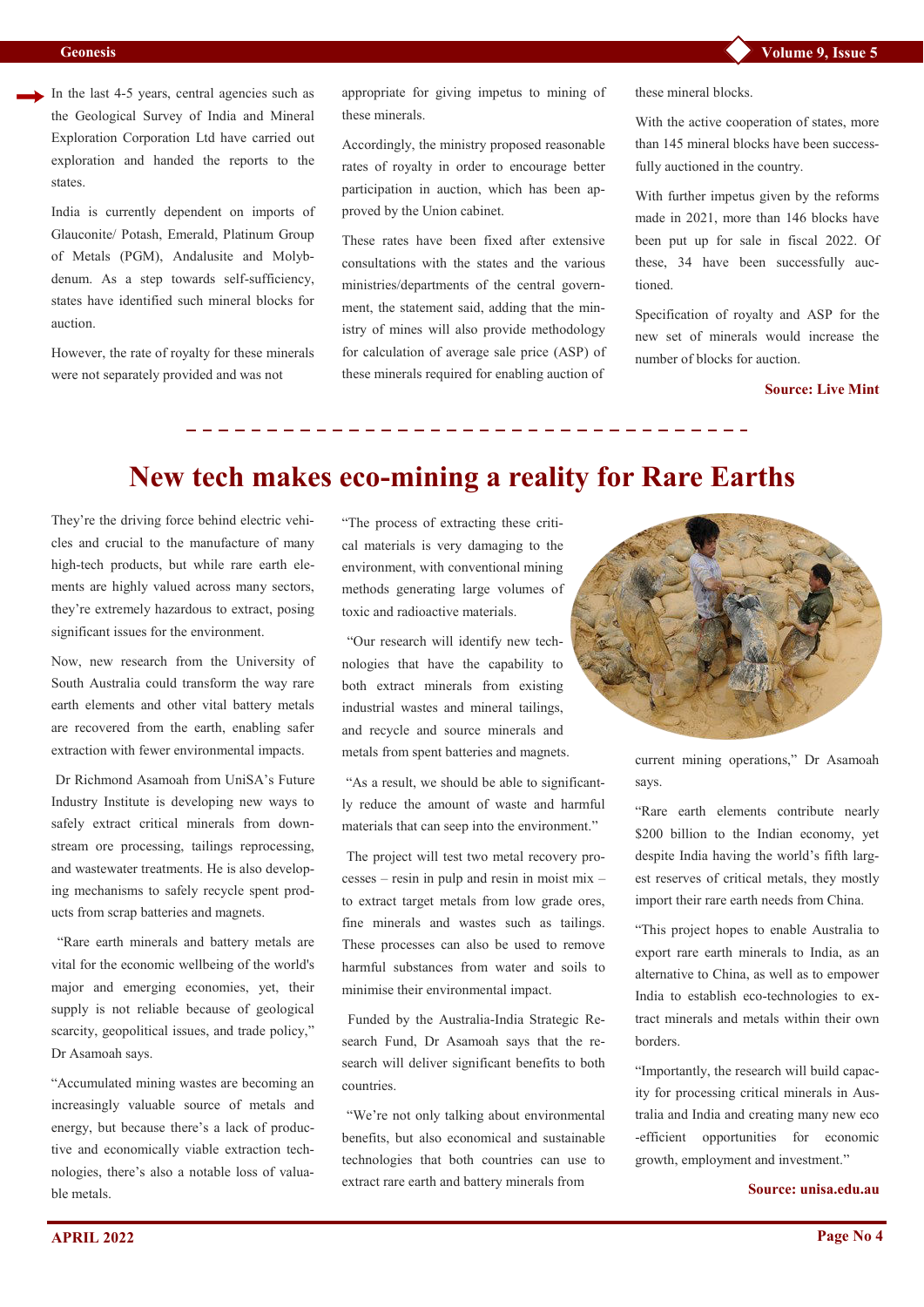### **Ministry of Coal puts 122 mines on auction**

The Ministry of Coal on Wednesday said it has put on auction 122 coal and lignite mines under the commercial auction process.

The Ministry of Coal on Wednesday said it has put on auction 122 coal and lignite mines under the commercial auction process.

Addressing the fifth tranche of auction launch, Union Minister of Coal, Mines and Parliamentary Affairs Pralhad Joshi said 42 coal mines have already been auctioned successfully so far.

In a statement, the ministry said it "has placed on offer 122 coal/lignite mines today under commercial auction of coal mines, including 18 new coal mines."

Sharing the details of mines under different tranches for auction, it said there are 109 coal

mines under 15th Tranche of Coal Mines

(Special Provisions) Act, 2015 and 5th Tranche of Mines and Minerals (Development & Regulation) Act, 1957.

Of the 109 mines on offer, 59 are fully explored mines and 50 are partially explored mines.

Four coal mines are under second attempt of 14th Tranche of Coal Mines (Special Provisions) Act, 2015 and Second Attempt of 4th Tranche of Mines and Minerals (Development & Regulation) Act, 1957.

Total 9 coal mines are under 2nd attempt of 13th Tranche of Coal Mines (Special Provisions) Act, 2015 and Second Attempt of 3rd Tranche of Mines and Minerals (Development & Regulation) Act, 1957.

Key features of auction process include introduction of National Coal Index, ease in participation with no restriction for prior coal mining experience, full flexibility in coal utilisation, optimized payment structures, efficiency promotion through incentives for early production and use of clean coal technology.

Further, incentives are being contemplated by Ministry of Coal.

"The commencement of sale of tender document shall start from Wednesday. Details of the mines, auction terms, timelines etc. Can be accessed on MSTC auction platform. The auction shall be held online through a transparent two stage process, on the basis of Percentage Revenue Share," the coal ministry said.

**- Source: Economic Times** 

## **Set up special courts to punish illegal mining, Odisha advocate general to govt**

The setting up of special courts under the Mines and Minerals (Development & Regulation) Act would not just lead to speedy trial of the illegal mining cases pending in subordinate courts, but also help the government in dealing with the theft of minor minerals, officials said.

The Odisha advocate general has urged the state government to establish special courts to resolve several cases pending under the Mines and Minerals (Development & Regulation) Act in different courts of the state.

In a letter to chief secretary early this week, advocate general Ashok Parija said as Odisha leads the country in the production of iron ore, bauxite and chromite and has significant reserves of coal, limestone, dolomite, and sand, the state government should set an example for ensuring speedy trial of offences under the Mines & Minerals (Development & Regulation) Act, 1957.

The special courts can be established under

section 30 (B) of the MMDR Act which was inserted in 2015 following detection of illegal mining in Odisha, Karnataka and Goa by mining mafia in the preceding years. According to the amendment, the prescribed penalties for illegal mining have been hiked to ₹5 lakh per hectare and imprisonment up to 5 years for violation of sections 4(i) and 1(A) of the Act. Karnataka was the first state to set up special courts by empowering the district judges to try such cases under the Act.

Section 4(1) of the Mines and Minerals (Development & Regulation) Act, 1957 prohibits reconnaissance, prospecting or mining operations in any area except under and in accordance with a license/ lease under the Act. Section  $4(1A)$  of the Act prohibits the transport or storage of any mineral otherwise in accordance with the provisions of the Act and the Rules made under it.

In his letter, the advocate general referred to the judgement of the single-judge bench of

Orissa high court last month where the court underlined the necessity of such courts. "This court expects the state government to take necessary effective steps in that regard at the earliest in consonance with the provision under section 30-B of the Mines & Minerals (Development and Regulation) Act, 1957 for constitution of special courts for speedy trial of offences," justice SK Sahoo had observed while rejecting the prayers for anticipatory bail of a person in a case involving theft of minor minerals.

Officials said the setting up of special courts in districts under the MMDR Act would not just lead to speedy trial of the 943 illegal mining cases pending in subordinate courts, but also help the government in dealing with the theft of minor minerals like sand, gravel, stones, laterites, ballasts and rock fines. Of late, the minor mineral mafia have taken to attacking the revenue department officials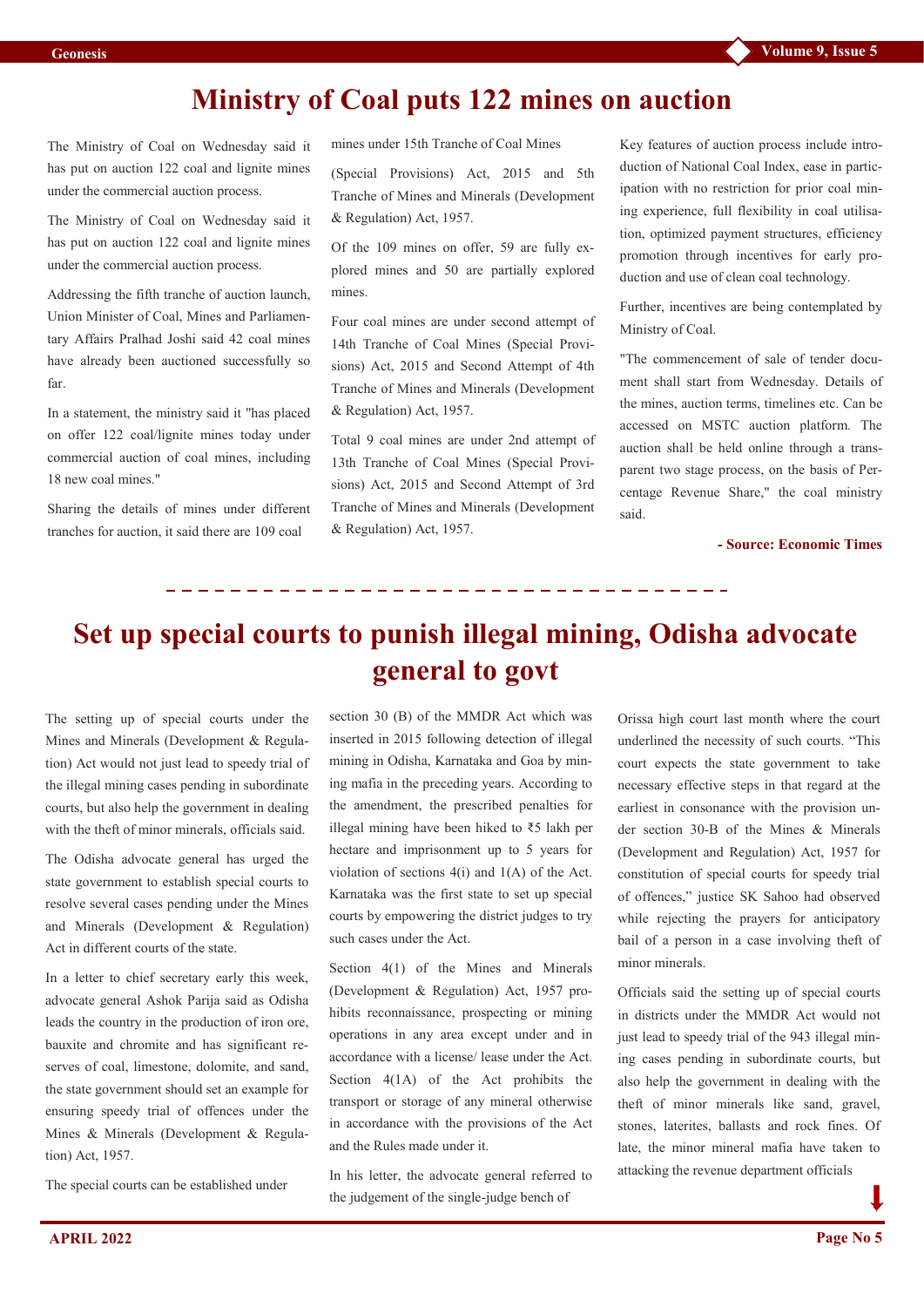during enforcement activities forcing the government to deploy armed policemen in 10 places.

Officials said the state government may follow Karnataka model and request the chief justice of Orissa high court to empower the district

judges to try the mining cases under MMDR Act.

**- Source: Hindustan Times**

## **Taliban using Afghanistan's natural resources as bargaining chip for international recognition**

Searching for a way to benefit from Afghanistan's natural resources, the Taliban are pursuing diplomatic efforts but it's not that easy.

If Afghanistan had not been a victim of a decades long external and civil war, by now it would have become a leading economic player through the prudent use of its natural resources. Several scientific reports and surveys have suggested that the value of Afghanistan's natural resources could be anything between \$1 trillion and \$3 trillion. Germany and the United Kingdom conducted many surveys back in the 19th and early 20th century, and then the USSR conducted a geological survey of Afghanistan in the 1960s, which is considered a far more systematic and scientific survey. Professor John F. Shroder of the University of Nebraska also conducted extensive research and published his three-decade study in 2014 that identified accurate locations on maps and provided scientific evidence of these resources. The Ashraf Ghani-led Afghan government then published the first-ever government policy paper to tap into these resources. With [the Taliban in power,](https://www.dailysabah.com/world/asia-pacific/afghan-president-ghani-relinquishes-power-taliban-form-interim-govt) the future of Afghanistan's natural resources once again is faced with uncertainty and delay.

Afghanistan's natural resources are not only massive in quantity but some of them are very rare and important for a high technology-led global economy. Afghanistan has a massive amount of iron ore, perhaps the fourth-largest reserves in the world. According to the United States Geological Survey (USGS) and Afghan Geological Survey (AGS), the iron and copper reserves alone may be worth \$700 billion. Afghanistan has the second-largest lithium reserves after Bolivia, to the extent that some

experts call Afghanistan the Saudi Arabia of lithium. As lithium is an essential component for mobile batteries, and the coming electric automobile revolution will largely rely on lithium, the global economy is set to enter its "lithium era."

Afghanistan also has significant reserves

of gold, oil, natural gas, uranium, bauxite, coal, rare earth, chromium, lead, zinc, gemstones, talc sulfur, travertine, gypsum and marble. All plans and opportunities to extract these resources were lost in the decadeslong wars and political instability. The Ghani government once presented a policy document to extract these resources. According to this document, the government had tried to create an online database. It divided these resources into sectors, subsectors and interests like construction material, industrial minerals and precious metals. The government provides a legal framework to exploit these resources. The document suggested a new ministry, the Ministry of Mining and Petroleum.

However, given the colossal corruption, continued violence and geographically landlocked nature of the country, the Ghani government failed in its plans. In 2017, the United States Institute of Peace (USIP) published a special [report](https://www.usip.org/publications/2017/05/industrial-scale-looting-afghanistans-mineral-resources) on how these resources were being looted at the industrial level. After the withdrawal



of the U.S.-led NATO force from Afghanistan, the Ghani government fell like a house of cards. Now the Taliban government is in discussions with key stakeholders to develop these resources. Though they have not presented a vision document so far, the Taliban leaders are inviting companies to develop Afghanistan's natural resources.

#### **Related ties with the others**

As a land-locked country, Afghanistan depends on its neighbours, mainly Pakistan and Iran, to become an export economy. For many reasons, Pakistan remained the most convenient country for most of its trade and import. However, Pakistan lacks the necessary resources and technology to help the Taliban government extract natural resources. China has established itself as an undisputed leader in rare earth elements. According to American geoscience, even in 1993, China was No. 1 with 38% of rare earth element production while the U.S. remained second to China with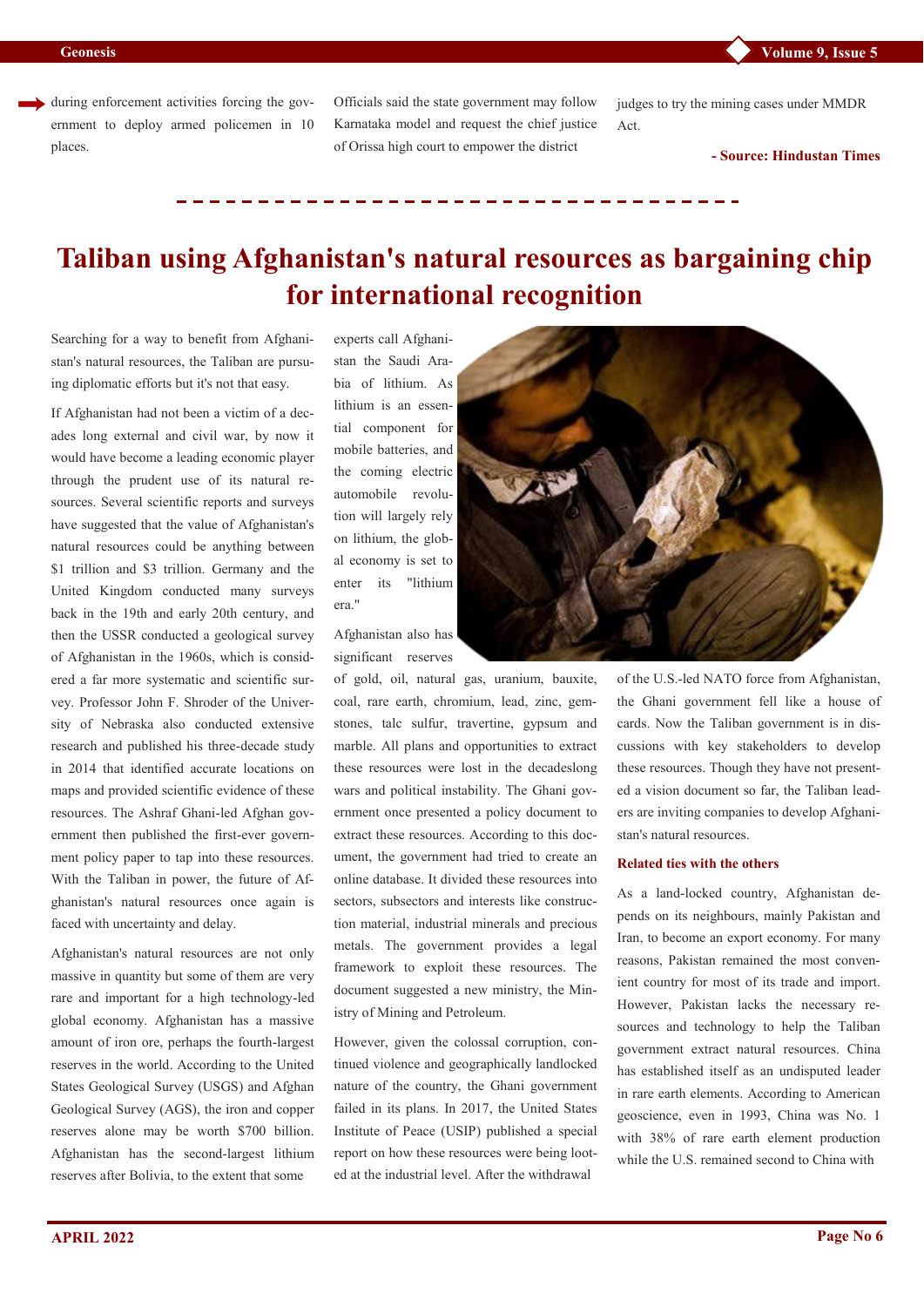33% production globally. The Australian share was 12% in the same period, whereas India and Malaysia accounted for 5% each. After nearly two decades, in 2011, China controls 97% of the global production of rare earth elements. China looks to Afghanistan as a guarantee for all earth material demands and to dominate the global market. China is the biggest investor in Afghanistan's mining industry. In 2007, China and the Afghan government signed a 30-year contract worth \$2.9 billion to develop the Mes Aynak copper deposit. China is already working on a 400-megawatt coal power plant and a railway track to Pakistan. China can rescue the Taliban government from the imminent collapse of a cash-deprived economy. The Taliban leadership is using natural resources as a bargaining chip for international recognition. Interestingly, some of the most valuable resources like lithium, copper, gold and cesium are located near the

Afghanistan-Pakistan border. Nevertheless, Pakistan lacks the financial and technological capacity and industrial base to develop and exploit these resources. China's mega transport and connectivity projects in Pakistan aim to use Pakistani territory to enable the massive transfer of raw materials, without helping the local Afghan or Pakistani industries.

The Taliban government looks at India more favourably as India has both the financial and technological capacity to help Afghanistan's mining industry and economy. To enable India to invest in Afghanistan, the Taliban government needs to speak with Iran for connectivity. The Taliban government is in a tight competition between an aggressive Chinese economy and its resource- and capability-deprived neighbours. That is why the Taliban are opening every possible communication channel with Western and Middle Eastern countries.

The Taliban's desperation for international recognition is also designed to avoid being dependent on China. Turkey, along with Qatar and other Gulf countries, have been approached by the Taliban. These countries have the technological and financial capacity to invest in Afghanistan's natural resources. If a consortium comprising of key Muslim countries, India and other European countries emerges, the Taliban will have an incentive to moderate their politics and be more inclusive in their governance and society. In extreme conditions, the Taliban may impose a ban on the export of lithium as a raw material and would ask investors to export lithium-based products to generate jobs for Afghan citizens. For the Taliban, any investment in Afghanistan's natural resources that does not generate jobs will be politically unsustainable and a potential source of unrest against their newly established regime.

**- Source: Auto. Economic Times** 

### **Mining sector has critical role in the green energy transition**

Growth opportunities for countries that have key metals and alloys required by new technologies

The green energy transition is the global agenda or pathway stakeholders across the world are pursuing in an attempt to transform the global economy from a pure fossil-based to a carbon-neutral energy sector.

At this point the aim is to achieve this by 2050. The transition is underpinned by several international agreements and undertakings, including the 17 UN sustainable development goals and those provided in the Paris Agreement.

While conversations surrounding the transition often focus on the actions governments are taking to reduce nationally determined contributions in the global response to climate change (including reductions in greenhouse gas emissions), nonstate stakeholders also play an important role in the energy transition. These include the actions of civil

society, the private sector, financial institutions, cities and other subnational authorities.

The global community's ability to achieve the ambition of net zero by 2050 is, however, contingent on whether different sectors of the global economy are able to reduce their greenhouse gas emissions without any further delay. The success of stakeholder efforts will largely depend on the development and implementation of green energy technologies. These include renewable power, electric vehicles and green hydrogen. The pace at which green technologies are developed and supplied to the market in many respects hinges on the production capacity of the global mining sector.

For many, the central role the mining sector must play in the green energy transition is counterintuitive. However, the point is easily illustrated if one considers that the average large wind turbine of 3.6MW contains nearly 29 tonnes of copper. In fact, all green energy technologies require specific metals and

alloys, which are produced by processing mineralcontaining ores. Examples of key minerals required for green energy technologies include chromium, copper, major battery metals (such as lithium, nickel, cobalt, manganese and graphite), molybdenum, platinum group metals, zinc, rare earth elements and aluminium.

Axiomatically, the rapid deployment of clean energy technologies implies a significant increase in demand for these strategic metals and minerals. At this juncture analysts estimate production rates of graphite, cobalt, vanadium and nickel are inadequate and that a two-thirds gap may exist when current production rates are compared to growing demand. Copper, lithium and platinum supplies are also inadequate to satisfy future needs, with a 30%-40% gap versus demand.

The shortage of these key minerals presents significant economic growth opportunities for nations that have deposits of the relevant minerals. A salient example includes the countries that are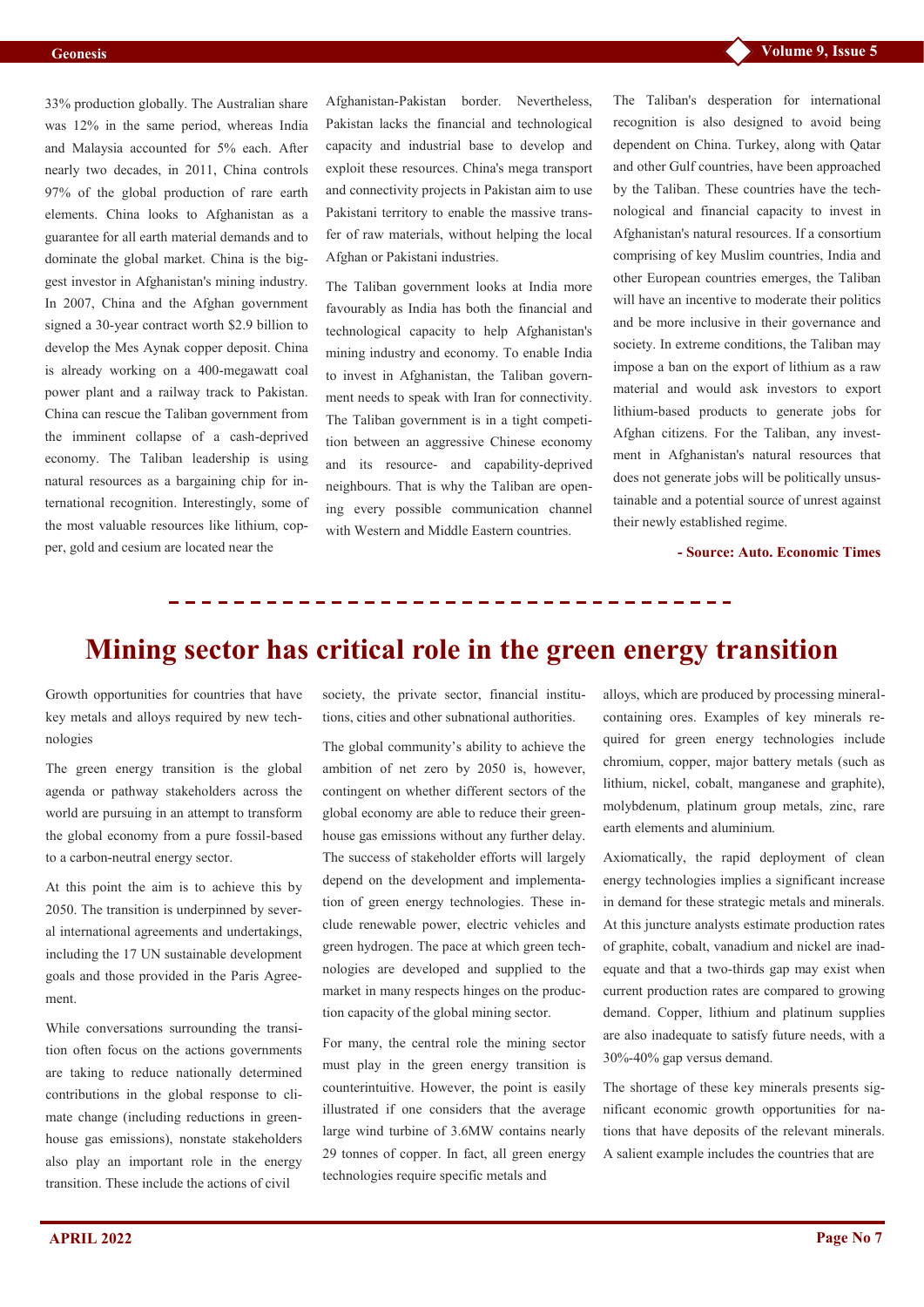located on the Arabian-Nubian shield, including Egypt, Eritrea, Ethiopia, Saudi Arabia, Somalia, Sudan and Yemen.

The Saudi Arabian lithology seemingly houses the lion's share of these minerals as the kingdom reportedly possesses more mineral resources than any other country in the Gulf region, valued at about \$1.3-trillion. It has an abundance of energy-related minerals and is rich in gold, copper, phosphate, cobalt, lithium, titanium, zinc, Saudi silica and rare earth elements.

Whether everyone agrees on the role of mining is not important. What matters is whether different stakeholders are able to come together to ensure we are able to procure the required minerals in a sustainable manner to enable the green energy transition to proceed at the required pace. The applicable mineral law regime obviously plays a critical role in this regard.

To promote the exploitation of the required minerals countries need to develop fiscal and mineral law regimes that are conducive to investment. In this regard it is important to bear in mind that legal frameworks attract investors if they impose clear requirements that give rise to stable and predictable outcomes. With the rise of the environmental, social & governance obligations, the laws must also promote sustainable development.

In 2020 and 2021 we advised the Saudi ministry of industry & mineral resources as international legal advisers on the kingdom's mineral law reform process. In collaboration with the World Bank we advised the ministry on international best practice in respect of: good public governance, including accountability, transparency, efficiency, effectiveness, responsiveness and the rule of law; a predictable and fair licensing regime to build trust and provide stability; sustainable mining operations in

respect of matters related to the environment, health and safety, mine-affected communities, rehabilitation, and mine closures; fiscal regimes, including royalties and surface rental; and monitoring, inspections, corrective action plans, sanctions and dispute resolution.

The mineral law reform process culminated in the promulgation of the new Mining Investment Law, issued under Royal Decree No (M/140), which came into effect on January 1 2021. The law sits at the apex of a detailed pyramid of mineral law reforms, supported by the Implementation Regulation of the Mining Investment Law, a comprehensive set of executive regulations and guidelines that likewise came into force on January 1 2021. The law and regulations include several best-in-class mechanisms that collectively create a mineral law framework that should promote investment.

An important example of a best practice approach prescribed under the regulation concerns the licence application process, which stipulates a clear set of substantive and procedural requirements, limits government discretion and imposes strict time limits within which applications for reconnaissance, exploration and exploitation licences must be processed. A further example is the strict sustainability regime, which sets clear and predictable performance standards for mining companies while laying a foundation for a strong social licence to operate.

Among other things, the law and regulations now provide that applicants for certain exploitation licences must submit environmental and social impact studies (including social impact management plans, grievance management mechanisms, and environmental impact management plans) with their applications. Applicants are also expected to submit a rehabilitation and closure programme that satisfies international technical and operational standards and is supported by a financial guarantee.

To attract investors the ministry of industry & mineral resources has also implemented a basket of fiscal incentives, including the provision of co-funding up to 75% of investment (supported by the Saudi Investment Development Fund), a five-year royalty holiday for miners, discounts on royalties for local downstream production and support for Saudisation costs. The law reform process Saudi Arabia concluded during 2021 provides a useful case study of the approach a developing mining jurisdiction could (and should) consider, for a number of reasons:

 Collectively the mineral deposits, as well as the fiscal and mineral law regimes, would result in the jurisdictions becoming significant markets for mineral extraction and processing.

 The increased production may suggest midstream and upstream opportunities such as manufacturing opportunities to develop high value products for the growing demand of several advanced industries, such as automotive, aerospace, solar, oil and gas.

 Greater access to deposits of strategic minerals and metals (such as copper or lithium) would help satisfy the ever-growing demand for these resources.

Finally, and perhaps most important, this approach will support and accelerate the global community's efforts to combat climate change.

#### **Source : Business Day**

*• Leon is partner and Africa chair, and Müller senior associate, at Herbert Smith Freehills.*